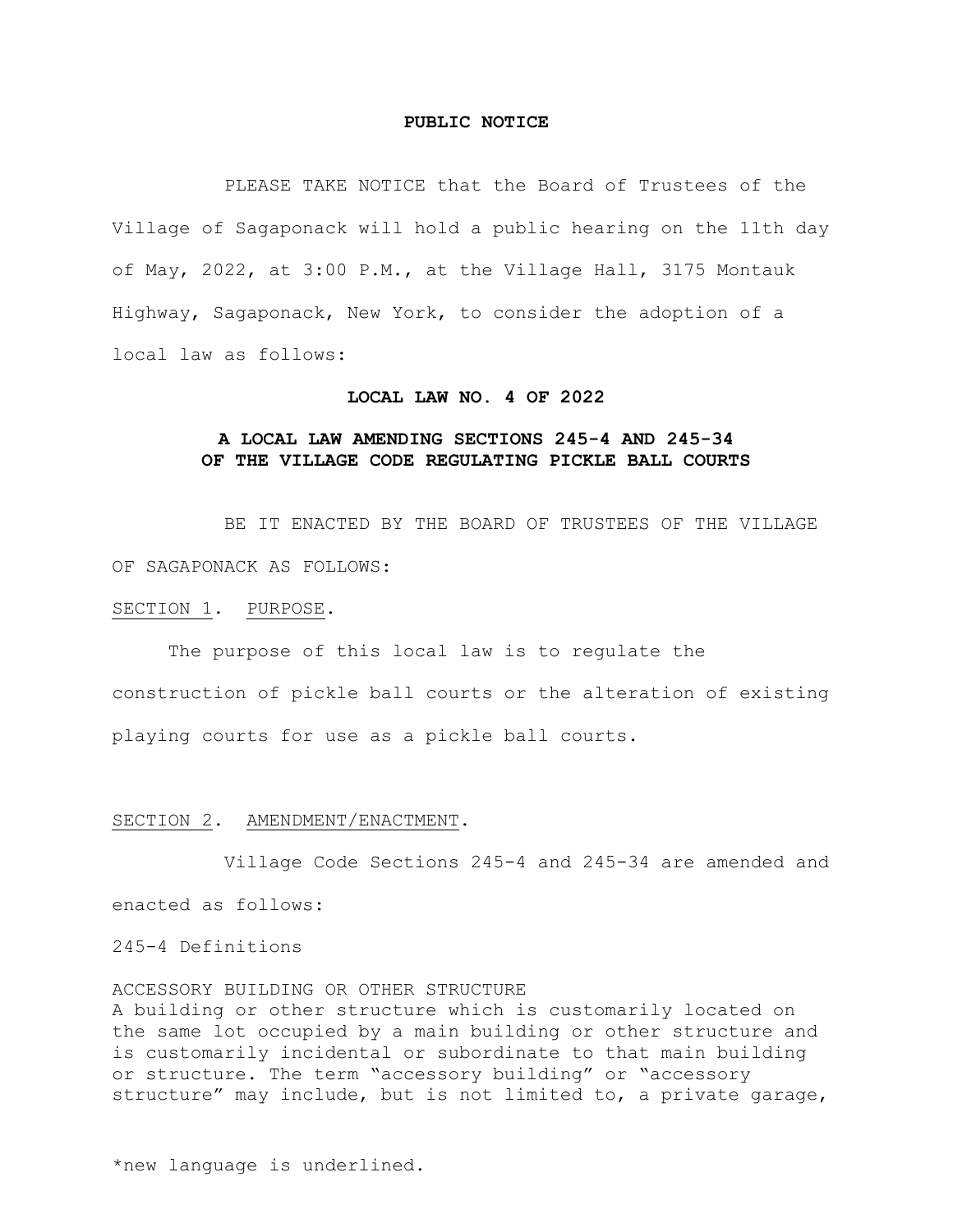shed, hot tub, spa, pool pump and heater, spa pump and heater, heating and air-conditioning condenser, playhouse, swimming pool, tennis court, pickle ball courts, playing courts, and private greenhouse and terraces under 12 inches off grade, none of which shall be designed and/or constructed or used for sleeping or cooking.

# PICKLE BALL COURT

A structure wholly or partially outdoors constructed on the ground consisting of a playing area of whatever composition used to engage in the game of pickle ball. A backstop, if constructed, consisting of netting, fencing or similar material and designed to prevent the passage of play balls shall also be part of a pickle ball court all of which shall not exceed overall dimensions of 30 feet by 60 feet.

# PLAYING COURT

A structure, or part thereof, which is designed or used for playing sports and consists of a playing surface. All associated netting, fencing, backstops, decks, slabs, patios, pavilions, pergolas, open-walled roofed structure and other improvements shall be considered part of the playing court. Tennis courts, handball courts, racquetball courts, volleyball courts, pickle ball courts, basketball courts, ice rinks and other similar facilities shall be deemed included in this definition. A bocce court is not included.

245-34 Placement of accessory buildings and uses in all districts.

S. Construction of new pickle ball courts, or conversion of any playing courts or tennis courts for playing pickle ball, shall be subject to the following standards:

[1] pickle ball courts are only permitted in R-80 and R-120 Residence Zones.

[2] new stand-alone pickle ball courts shall be: (i) setback 60 feet from the nearest property line and must be sunken at least 4 feet when measured from the lowest adjacent existing grade; and

(ii) must be surrounded on three sides by a 6 foot sound attenuation wall, placed no further than 10 feet from the edge of the court, constructed of a minimum of ¾ inch solid boards, and with the middle section of the wall on the court side closest to the nearest adjoining property line.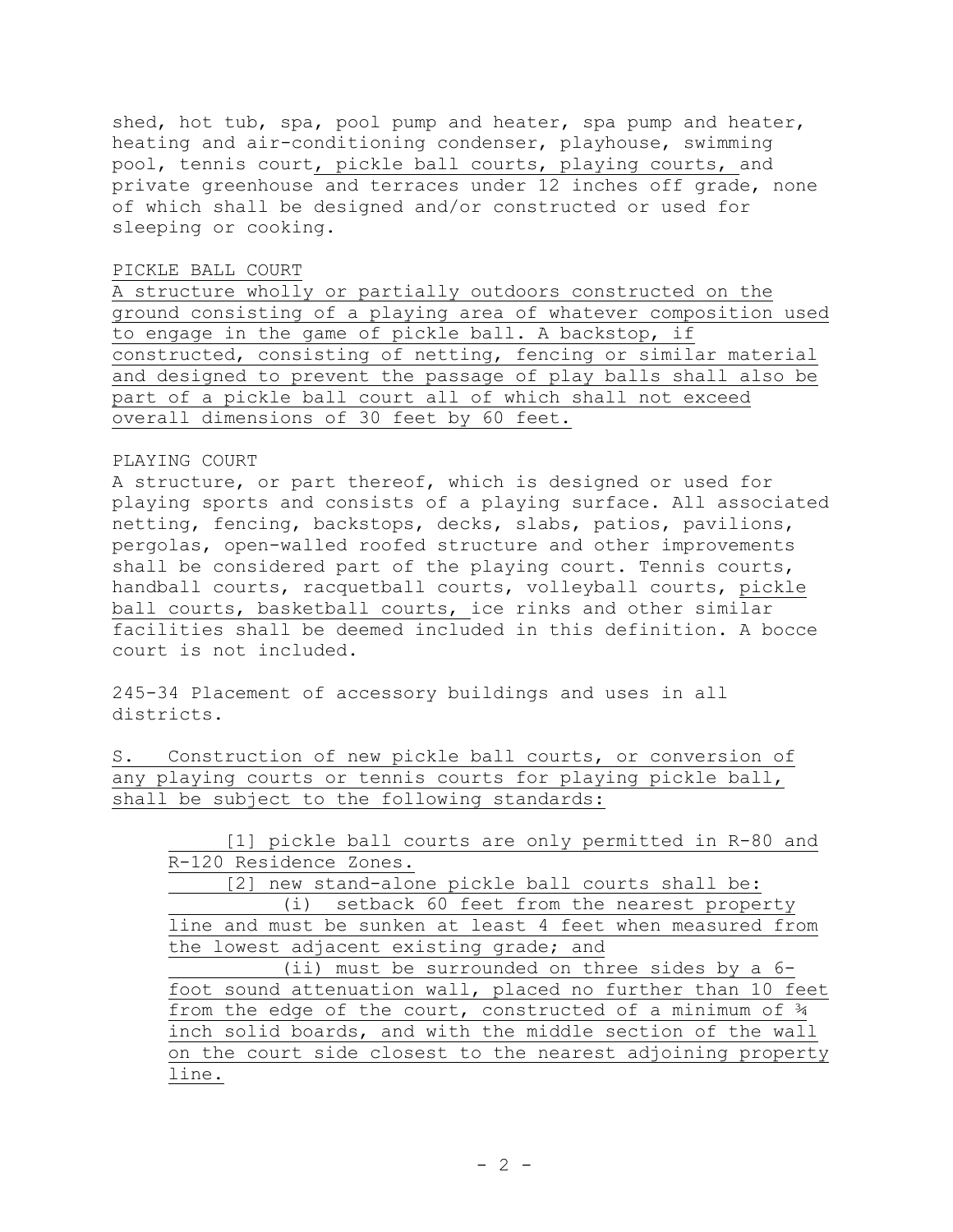[3] conversion of an existing tennis court to a pickle ball court shall be permitted:

(i) if the court is at least 4' below grade, a solid noise barrier of at least ¾ thick, 6' high must be installed along the length of the two sides of the court closest to property lines; and

(ii) if the court is at grade, a solid noise barrier at least ¾ thick, 8' high must be installed along the length of three sides of the court, with the middle section of the wall on the court side closest to the nearest adjoining property line.

[4] at the discretion of the Building Inspector, AcoustiFence or a similar product with at least the same dbA noise reduction impact may be used in lieu of the solid fencing required in (i) or (ii) above as long as the height from the court surface is at least 8 feet and the AcoustiFence covers three sides.

T. Construction of new tennis courts and playing courts, other than pickle ball courts, shall be subject to the following standards:

[1] playing courts require 150% of accessory structure setbacks. Any provision foregoing to the contrary notwithstanding a tennis court which is sunken at least 4' measured from the lowest adjacent grade and includes an acoustic barrier and is issued a permit by the Board of Trustees shall not be subject to a 150% setback.

245 Attachment 2 "Residence Districts Table of Dimensional Regulations"

Notes 6: Reserved

#### SECTION 3. SEQRA.

This is a Type II action under 6 NYCRR  $$617.5(C) (26)$ .

# SECTION 4. SEVERABILITY.

Should any part or provision of this local law be decided by the courts to be unconstitutional or invalid, such decision shall not affect the validity of the local law as a